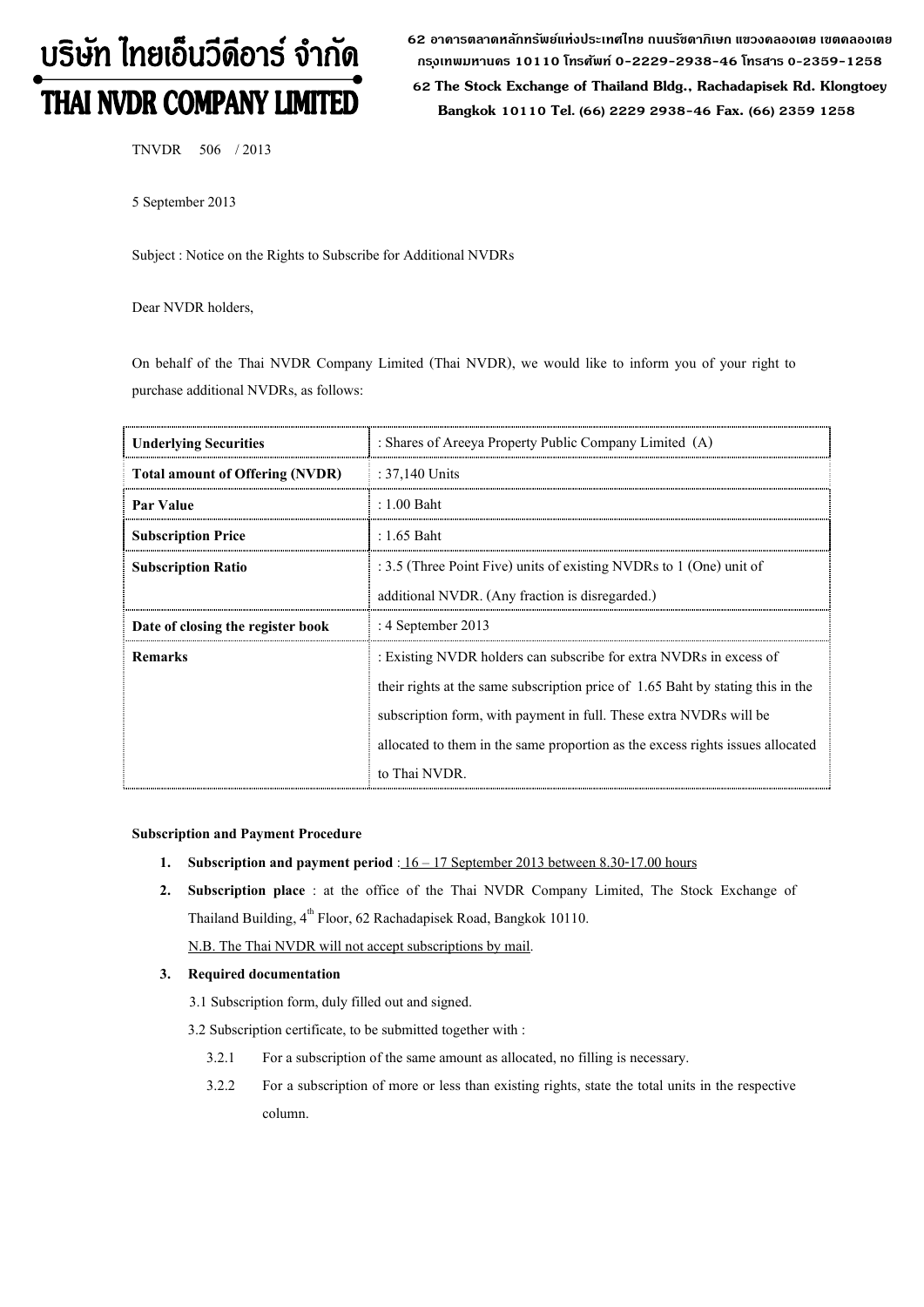#### **4. Payment**

**Subscription for full entitlement or less than or excess the entitlement**, please make payment by one check or one cashier check which is collectable through clearing house in Bangkok. The check or cashier check shall be dated from 16 to 17 September 2013. Indicate the subscription date and make it payable to *"SHARE SUBSCRIPTION ACCOUNT OF AREEYA PROPERTY PUBLIC COMPANY LIMITED"*

- **5.** If NVDR holders fail to exercise their rights or make a payment within the allotted time schedule, or the check or cashier check is not honored, it shall be deemed that such NVDR holders do not wish to exercise their subscription rights. Thai NVDR shall thus regard the subscription as being void.
- **6.** Refund for unallotted NVDRs.

If the excess rights NVDRs were not allotted in full because the number of NVDRs subscribed for were more than the number or remaining units of NVDRs, the Thai NVDR will make a refund (without interest) to the NVDR holders by check for the unallotted NVDRs and send it by registered mail to the address that appears on the Share Register Book on the date of closing the book, within 7 business days after the Thai NVDR has received the refund from the underlying company.

Should you need any further information, please do not hesitate to contact Thai NVDR Company Limited at 02-229-2800 Ext. 2938-46.

Sincerely yours,

Thai NVDR Company Limited

(Praphaphan Tharapiwattananon) Head Depository Department The Stock Exchange of Thailand

Enclosure : 1. Subscription Form for NVDR Right Issues

2. Subscription Certificate